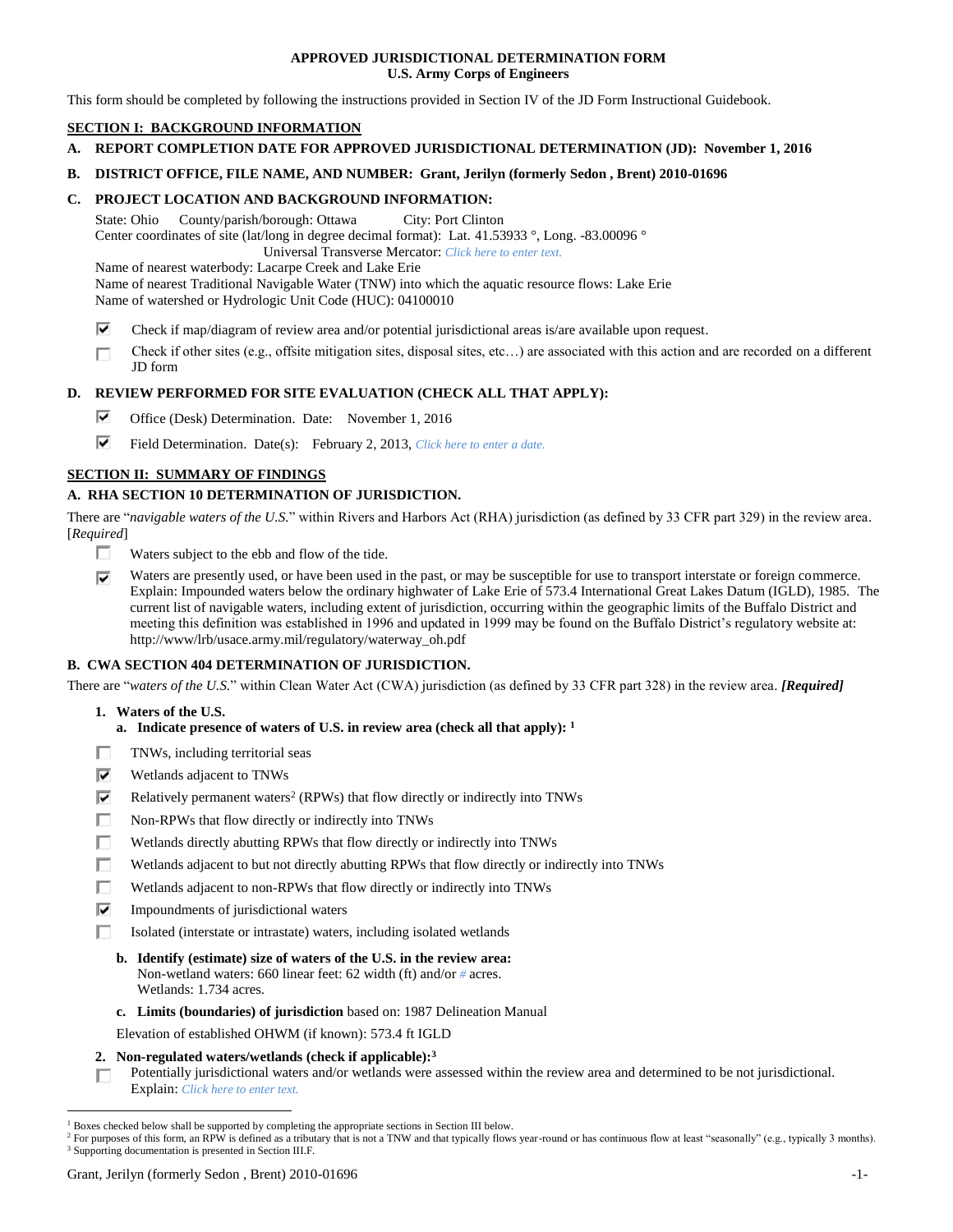# **SECTION III: CWA ANALYSIS**

## **A. TNWs AND WETLANDS ADJACENT TO TNWs**

**The agencies will assert jurisdiction over TNWs and wetlands adjacent to TNWs. If the aquatic resource is a TNW, complete Section III.A.1 and Section III.D.1. only; if the aquatic resource is a wetland adjacent to a TNW, complete Sections III.A.1 and 2 and Section III.D.1.; otherwise, see Section III.B below**.

## **1. TNW**

Identify TNW: LaCarpe Creek is a perennial water at the project location this water is reported to be below the OHW of Lake Erie (573.4 IGLD, 1985). The proposed project is located approximately 0.16 miles from the mouth of LaCarpe Creek.

Summarize rationale supporting determination: Based upon 33 CFR 329.11 Federal regulatory jurisdiction, and powers of improvement for navigation, extend laterally to the entire water surface and bed of a navigable waterbody, which includes all the land and waters below the ordinary high water mark. Jurisdiction thus extends to the edge (as determined above) of all such waterbodies, even though portions of the waterbody may be extremely shallow, or obstructed by shoals, vegetation or other barriers. Marshlands and similar areas are thus considered navigable in law, but only so far as the area is subject to inundation by the ordinary high waters.

The current list of navigable waters, including extent of jurisdiction, occurring within the geographic limits of the Buffalo District and meeting this definition was established in 1996 and updated in 1999 may be found on the Buffalo District's regulatory website at: http://www/lrb/usace.army.mil/regulatory/waterway\_oh.pdf

## **2. Wetland adjacent to TNW**

Summarize rationale supporting conclusion that wetland is "adjacent": Wetlands are impoundments of La Carpe Creek below the ordinary high water (OHW) elevation of Lake Erie of 573.4ft International Great Lakes Datum 1985. Aerials from 1950, 1977, and 1989 show open water where wetlands currently occur, indicating that the wetlands are impoundments of LaCarpe Creek below the OHW of Lake Erie. Wetland 1 directly abuts LaCarpe Creek. Wetlands 2 is adjacent to LaCarpe Creek. Wetland 3 is hydrologically connect to LaCarpe Creek by an existing pipe. Wetland 4 is hydrologically connect to Wetland 3 via sheet flow.

## **B. CHARACTERISTICS OF TRIBUTARY (THAT IS NOT A TNW) AND ITS ADJACENT WETLANDS (IF ANY):**

**This section summarizes information regarding characteristics of the tributary and its adjacent wetlands, if any, and it helps determine whether or not the standards for jurisdiction established under Rapanos have been met.** 

**The agencies will assert jurisdiction over non-navigable tributaries of TNWs where the tributaries are "relatively permanent waters" (RPWs), i.e. tributaries that typically flow year-round or have continuous flow at least seasonally (e.g., typically 3 months). A wetland that directly abuts an RPW is also jurisdictional. If the aquatic resource is not a TNW, but has year-round (perennial) flow, skip to Section III.D.2. If the aquatic resource is a wetland directly abutting a tributary with perennial flow, skip to Section III.D.4.**

**A wetland that is adjacent to but that does not directly abut an RPW requires a significant nexus evaluation. Corps districts and EPA regions will include in the record any available information that documents the existence of a significant nexus between a relatively permanent tributary that is not perennial (and its adjacent wetlands if any) and a traditional navigable water, even though a significant nexus finding is not required as a matter of law.**

**If the waterbody<sup>4</sup> is not an RPW, or a wetland directly abutting an RPW, a JD will require additional data to determine if the waterbody has a significant nexus with a TNW. If the tributary has adjacent wetlands, the significant nexus evaluation must consider the tributary in combination with all of its adjacent wetlands. This significant nexus evaluation that combines, for analytical purposes, the tributary and all of its adjacent wetlands is used whether the review area identified in the JD request is the tributary, or its adjacent wetlands, or both. If the JD covers a tributary with adjacent wetlands, complete Section III.B.1 for the tributary, Section III.B.2 for any onsite wetlands, and Section III.B.3 for all wetlands adjacent to that tributary, both onsite and offsite. The determination whether a significant nexus exists is determined in Section III.C below.**

### **1. Characteristics of non-TNWs that flow directly or indirectly into TNW**

**(i) General Area Conditions:** Watershed size: *# Choose an item.* Drainage area: *# Choose an item.*

> Average annual rainfall: *#* inches Average annual snowfall: *#* inches

### **(ii) Physical Characteristics:**

(a) Relationship with TNW:

- Tributary flows directly into TNW.
- Tributary flows through *Choose an item.* tributaries before entering TNW.

Project waters are *Choose an item.* river miles from TNW. Project waters are *Choose an item.* river miles from RPW. Project waters are *Choose an item.* aerial (straight) miles from TNW. Project waters are *Choose an item.* aerial (straight) miles from RPW.

<sup>4</sup> Note that the Instructional Guidebook contains additional information regarding swales, ditches, washes, and erosional features generally and in the arid West.

Grant, Jerilyn (formerly Sedon , Brent) 2010-01696 -2-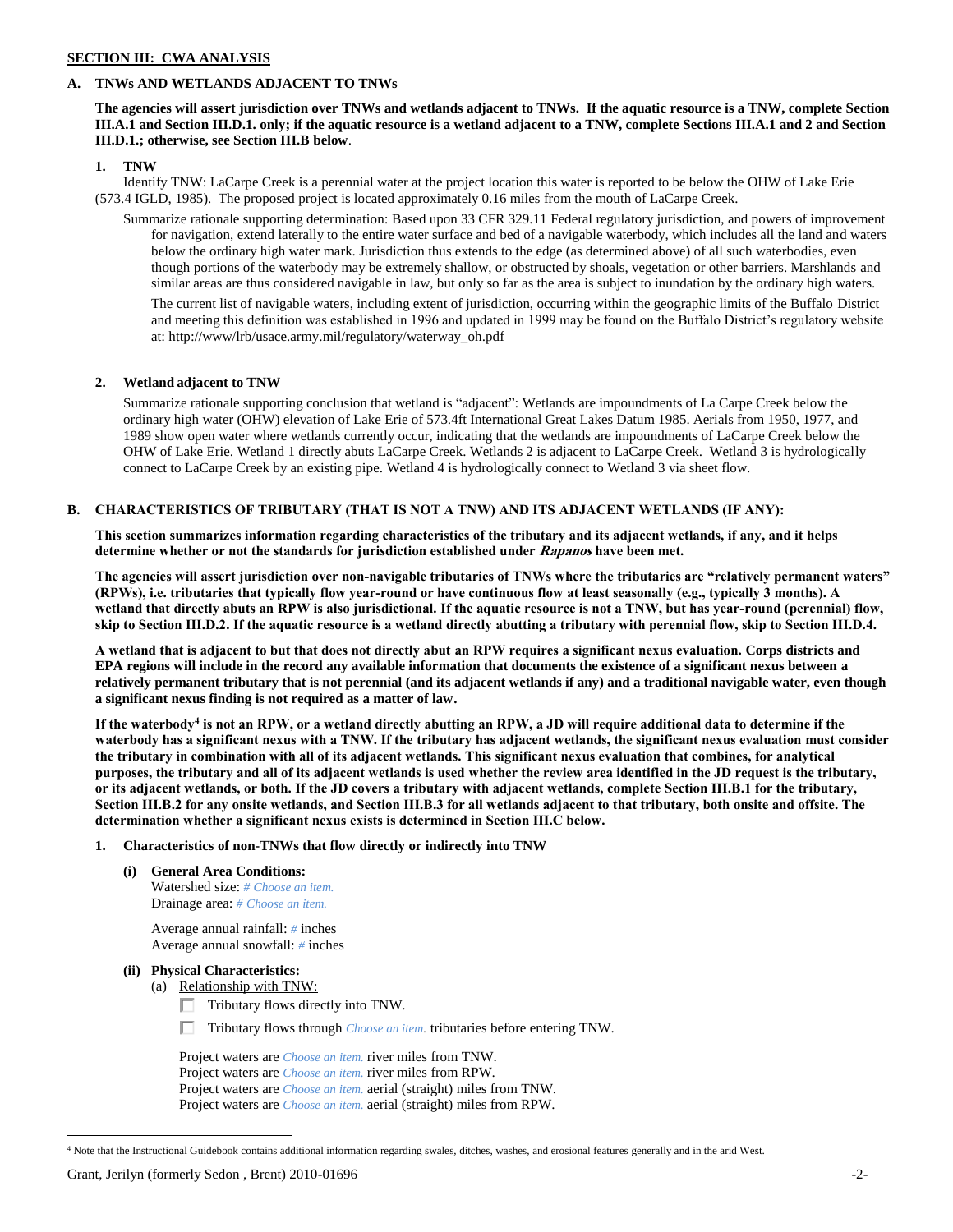Project waters cross or serve as state boundaries. Explain: *Click here to enter text.*

Identify flow route to TNW<sup>5</sup>: *Click here to enter text.* Tributary stream order, if known: *Click here to enter text.*

(b) General Tributary Characteristics (check all that apply):

Tributary is:  $\Box$  Natural

Artificial (man-made). Explain: *Click here to enter text.*

Manipulated (man-altered). Explain: *Click here to enter text.*

<sup>5</sup> Flow route can be described by identifying, e.g., tributary a, which flows through the review area, to flow into tributary b, which then flows into TNW.

Grant, Jerilyn (formerly Sedon , Brent) 2010-01696 -3-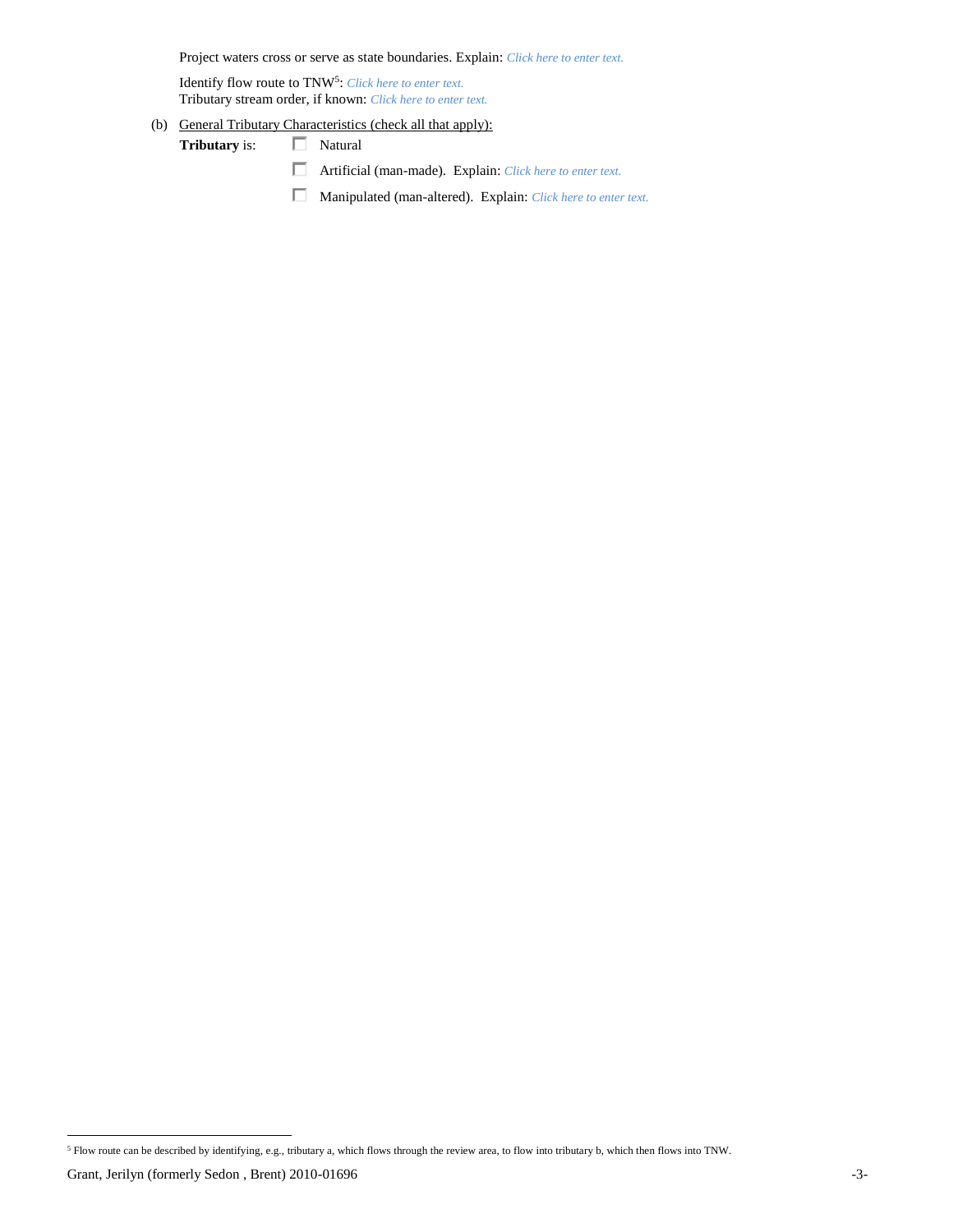|                                                                                                                              | Tributary properties with respect to top of bank (estimate):<br>Average width: # feet<br>Average depth: # feet<br>Average side slopes: Choose an item.                                                                                           |   |                                                     |   |                            |  |                                                                                                                                     |  |  |  |
|------------------------------------------------------------------------------------------------------------------------------|--------------------------------------------------------------------------------------------------------------------------------------------------------------------------------------------------------------------------------------------------|---|-----------------------------------------------------|---|----------------------------|--|-------------------------------------------------------------------------------------------------------------------------------------|--|--|--|
|                                                                                                                              | Primary tributary substrate composition (check all that apply):                                                                                                                                                                                  |   |                                                     |   |                            |  |                                                                                                                                     |  |  |  |
| Silts                                                                                                                        |                                                                                                                                                                                                                                                  |   | Sands                                               |   |                            |  | Concrete                                                                                                                            |  |  |  |
|                                                                                                                              | Cobbles                                                                                                                                                                                                                                          |   | Gravel                                              |   |                            |  | Muck                                                                                                                                |  |  |  |
|                                                                                                                              | Bedrock                                                                                                                                                                                                                                          | ш | Vegetation. Type/% cover: Click here to enter text. |   |                            |  |                                                                                                                                     |  |  |  |
|                                                                                                                              | Other. Explain: Click here to enter text.                                                                                                                                                                                                        |   |                                                     |   |                            |  |                                                                                                                                     |  |  |  |
|                                                                                                                              | Presence of run/riffle/pool complexes. Explain: Click here to enter text.<br>Tributary geometry: Choose an item.<br>Tributary gradient (approximate average slope): #%                                                                           |   |                                                     |   |                            |  | Tributary condition/stability [e.g., highly eroding, sloughing banks]. Explain: Click here to enter text.                           |  |  |  |
| $(c)$ Flow:                                                                                                                  | Tributary provides for: Choose an item.<br>Estimate average number of flow events in review area/year: Choose an item.<br>Describe flow regime: Click here to enter text.<br>Other information on duration and volume: Click here to enter text. |   |                                                     |   |                            |  |                                                                                                                                     |  |  |  |
|                                                                                                                              | Surface flow is: Choose an item. Characteristics: Click here to enter text.                                                                                                                                                                      |   |                                                     |   |                            |  |                                                                                                                                     |  |  |  |
|                                                                                                                              | Subsurface flow: Choose an item. Explain findings: Click here to enter text.<br>$\Box$ Dye (or other) test performed: <i>Click here to enter text.</i>                                                                                           |   |                                                     |   |                            |  |                                                                                                                                     |  |  |  |
| Tributary has (check all that apply):<br>$\Box$ Bed and banks<br>$\Box$ OHWM <sup>6</sup> (check all indicators that apply): |                                                                                                                                                                                                                                                  |   |                                                     |   |                            |  |                                                                                                                                     |  |  |  |
|                                                                                                                              | $\Box$ clear, natural line impressed on the bank $\Box$                                                                                                                                                                                          |   |                                                     |   |                            |  | the presence of litter and debris                                                                                                   |  |  |  |
|                                                                                                                              | $\Box$ changes in the character of soil                                                                                                                                                                                                          |   |                                                     | ш |                            |  | destruction of terrestrial vegetation                                                                                               |  |  |  |
| L.                                                                                                                           | shelving                                                                                                                                                                                                                                         |   |                                                     |   | the presence of wrack line |  |                                                                                                                                     |  |  |  |
|                                                                                                                              | $\Box$ vegetation matted down, bent, or absent $\Box$                                                                                                                                                                                            |   |                                                     |   | sediment sorting           |  |                                                                                                                                     |  |  |  |
|                                                                                                                              | leaf litter disturbed or washed away                                                                                                                                                                                                             |   |                                                     |   | scour                      |  |                                                                                                                                     |  |  |  |
|                                                                                                                              | sediment deposition                                                                                                                                                                                                                              |   |                                                     |   |                            |  | multiple observed or predicted flow events                                                                                          |  |  |  |
|                                                                                                                              | water staining                                                                                                                                                                                                                                   |   |                                                     |   |                            |  | abrupt change in plant community Click here to enter text.                                                                          |  |  |  |
|                                                                                                                              | other (list): Click here to enter text.                                                                                                                                                                                                          |   |                                                     |   |                            |  |                                                                                                                                     |  |  |  |
|                                                                                                                              | Discontinuous OHWM. <sup>7</sup> Explain: Click here to enter text.                                                                                                                                                                              |   |                                                     |   |                            |  |                                                                                                                                     |  |  |  |
|                                                                                                                              | If factors other than the OHWM were used to determine lateral extent of CWA jurisdiction (check all that apply):<br>$\Box$ High Tide Line indicated by:<br>Mean High Water Mark indicated by:                                                    |   |                                                     |   |                            |  |                                                                                                                                     |  |  |  |
|                                                                                                                              | $\Box$ oil or scum line along shore objects                                                                                                                                                                                                      |   |                                                     |   | survey to available datum; |  |                                                                                                                                     |  |  |  |
| L.                                                                                                                           | fine shell or debris deposits (foreshore)                                                                                                                                                                                                        |   |                                                     | ш | physical markings;         |  |                                                                                                                                     |  |  |  |
| ш                                                                                                                            | physical markings/characteristics                                                                                                                                                                                                                |   |                                                     | П |                            |  | vegetation lines/changes in vegetation types.                                                                                       |  |  |  |
|                                                                                                                              | tidal gauges                                                                                                                                                                                                                                     |   |                                                     |   |                            |  |                                                                                                                                     |  |  |  |
|                                                                                                                              | other (list): Click here to enter text.                                                                                                                                                                                                          |   |                                                     |   |                            |  |                                                                                                                                     |  |  |  |
| (iii) Chemical Characteristics:                                                                                              |                                                                                                                                                                                                                                                  |   |                                                     |   |                            |  |                                                                                                                                     |  |  |  |
|                                                                                                                              |                                                                                                                                                                                                                                                  |   |                                                     |   |                            |  | Characterize tributary (e.g., water color is clear, discolored, oily film; water quality; general watershed characteristics, etc.). |  |  |  |

Explain: *Click here to enter text.*

Identify specific pollutants, if known: *Click here to enter text.*

<sup>6</sup>A natural or man-made discontinuity in the OHWM does not necessarily sever jurisdiction (e.g., where the stream temporarily flows underground, or where the OHWM has been removed by development or agricultural practices). Where there is a break in the OHWM that is unrelated to the waterbody's flow regime (e.g., flow over a rock outcrop or through a culvert), the agencies will look for indicators of flow above and below the break. 7 Ibid.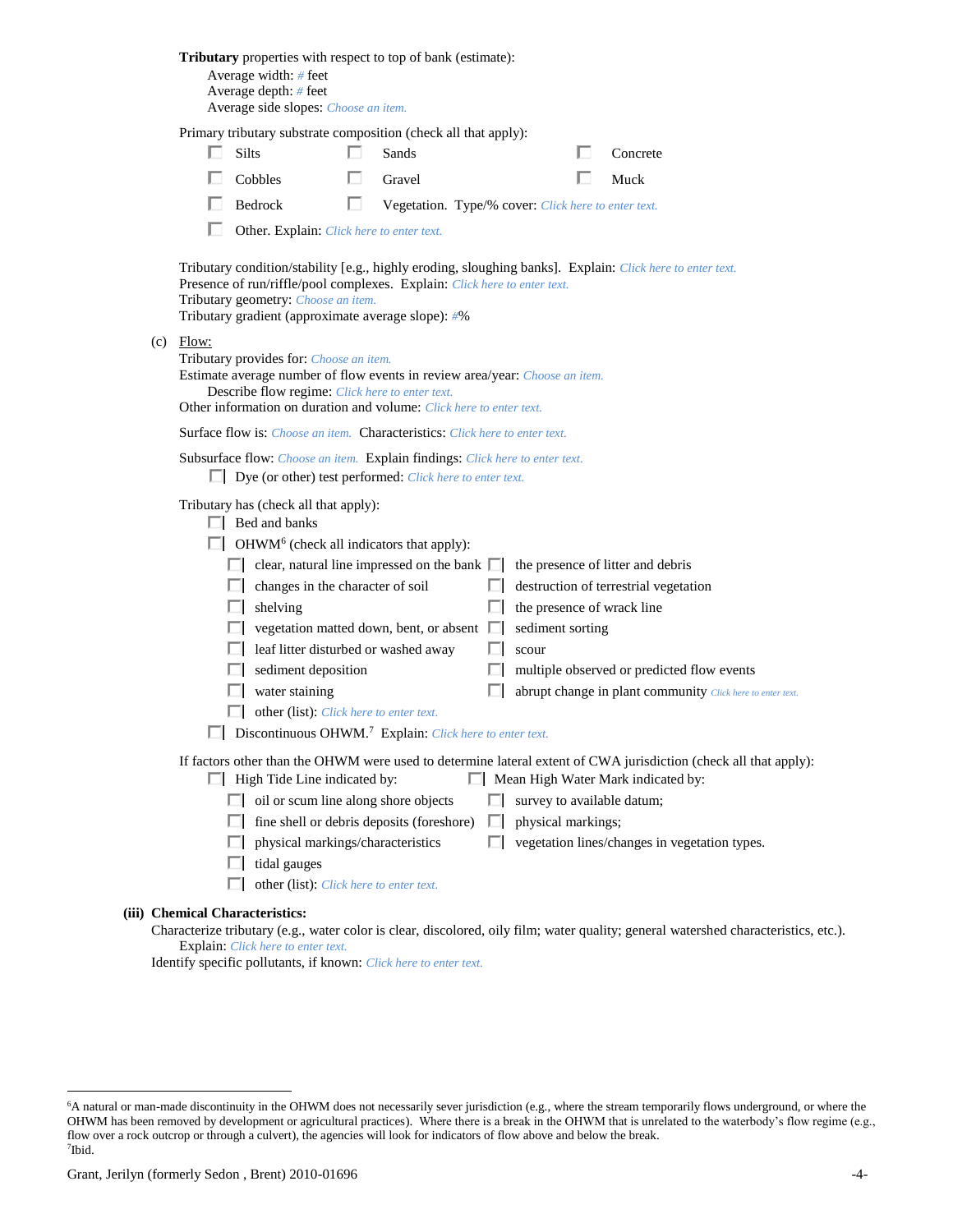## **(iv) Biological Characteristics. Channel supports (check all that apply):**

- Riparian corridor. Characteristics (type, average width): *Click here to enter text.*
- Wetland fringe. Characteristics: *Click here to enter text.*
- $\Box$  Habitat for:
	- Federally Listed species. Explain findings: *Click here to enter text.*
	- Fish/spawn areas. Explain findings: *Click here to enter text.*
	- Other environmentally-sensitive species. Explain findings: *Click here to enter text.*
	- П. Aquatic/wildlife diversity. Explain findings: *Click here to enter text.*

#### **2. Characteristics of wetlands adjacent to non-TNW that flow directly or indirectly into TNW**

#### **(i) Physical Characteristics:**

- (a) General Wetland Characteristics:
	- Properties:

Wetland size: *#* acres Wetland type. Explain: *Click here to enter text.*

Wetland quality. Explain: *Click here to enter text.*

Project wetlands cross or serve as state boundaries. Explain: *Click here to enter text.*

(b) General Flow Relationship with Non-TNW: Flow is: *Choose an item.* Explain: *Click here to enter text.*

Surface flow is: *Choose an item.* Characteristics: *Click here to enter text.*

Subsurface flow: *Choose an item.* Explain findings: *Click here to enter text.*

Dye (or other) test performed: *Click here to enter text.*

### (c) Wetland Adjacency Determination with Non-TNW:

- $\Box$  Directly abutting
- Not directly abutting
	- Discrete wetland hydrologic connection. Explain: *Click here to enter text.*
	- Ecological connection. Explain: *Click here to enter text.*
	- $\Box$ Separated by berm/barrier. Explain: *Click here to enter text.*
- (d) Proximity (Relationship) to TNW

Project wetlands are *Choose an item.* river miles from TNW. Project waters are *Choose an item.* aerial (straight) miles from TNW. Flow is from: *Choose an item.* Estimate approximate location of wetland as within the *Choose an item.* floodplain.

#### **(ii) Chemical Characteristics:**

Characterize wetland system (e.g., water color is clear, brown, oil film on surface; water quality; general watershed characteristics; etc.). Explain: *Click here to enter text.*

Identify specific pollutants, if known: *Click here to enter text.*

### **(iii) Biological Characteristics. Wetland supports (check all that apply):**

- Riparian buffer. Characteristics (type, average width): *Click here to enter text.*
- Vegetation type/percent cover. Explain: *Click here to enter text.*
- $\Box$  Habitat for:
	- Federally Listed species. Explain findings: *Click here to enter text*.
	- Fish/spawn areas. Explain findings: *Click here to enter text*.
	- Other environmentally-sensitive species. Explain findings: *Click here to enter text.*
	- Aquatic/wildlife diversity. Explain findings: *Click here to enter text.*

### **3. Characteristics of all wetlands adjacent to the tributary (if any)**

All wetland(s) being considered in the cumulative analysis: *Choose an item.* Approximately (*#*) acres in total are being considered in the cumulative analysis.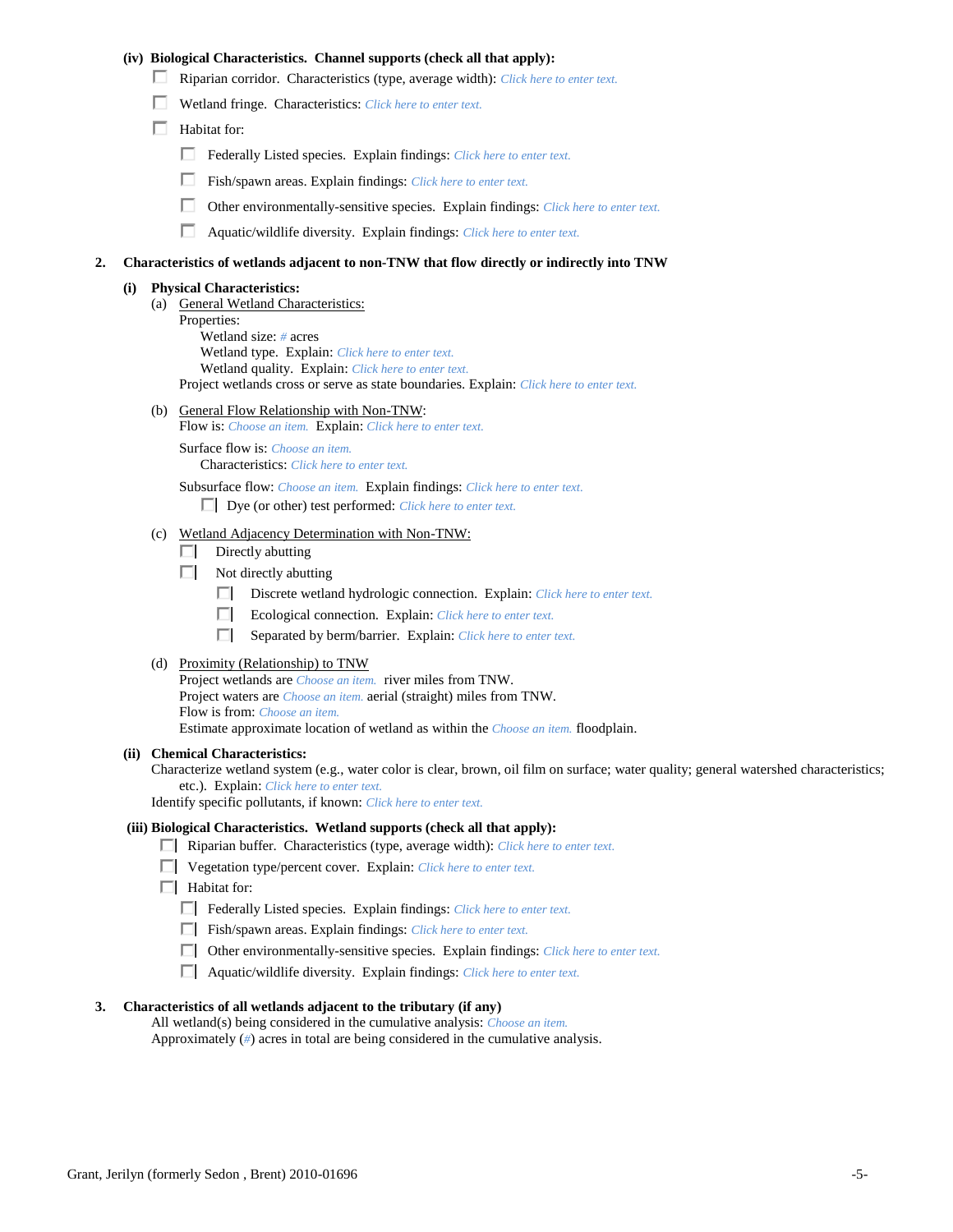For each wetland, specify the following:

| Directly abuts? $(Y/N)$ | Size (in acres) | Directly abuts? $(Y/N)$ | Size (in acres) |
|-------------------------|-----------------|-------------------------|-----------------|
| V/N                     |                 |                         |                 |
| Y/N                     |                 | Y/N                     |                 |
| Y/N                     |                 | Y/N                     |                 |
| Y/N                     |                 | 77 N                    |                 |

Summarize overall biological, chemical and physical functions being performed: *Click here to enter text.*

# **C. SIGNIFICANT NEXUS DETERMINATION**

**A significant nexus analysis will assess the flow characteristics and functions of the tributary itself and the functions performed by any wetlands adjacent to the tributary to determine if they significantly affect the chemical, physical, and biological integrity of a TNW. For each of the following situations, a significant nexus exists if the tributary, in combination with all of its adjacent wetlands, has more than a speculative or insubstantial effect on the chemical, physical and/or biological integrity of a TNW. Considerations when evaluating significant nexus include, but are not limited to the volume, duration, and frequency of the flow of water in the tributary and its proximity to a TNW, and the functions performed by the tributary and all its adjacent wetlands. It is not appropriate to determine significant nexus based solely on any specific threshold of distance (e.g. between a tributary and its adjacent wetland or between a tributary and the TNW). Similarly, the fact an adjacent wetland lies within or outside of a floodplain is not solely determinative of significant nexus.** 

### **Draw connections between the features documented and the effects on the TNW, as identified in the** *Rapanos* **Guidance and discussed in the Instructional Guidebook. Factors to consider include, for example:**

- Does the tributary, in combination with its adjacent wetlands (if any), have the capacity to carry pollutants or flood waters to TNWs, or to reduce the amount of pollutants or flood waters reaching a TNW?
- Does the tributary, in combination with its adjacent wetlands (if any), provide habitat and lifecycle support functions for fish and other species, such as feeding, nesting, spawning, or rearing young for species that are present in the TNW?
- Does the tributary, in combination with its adjacent wetlands (if any), have the capacity to transfer nutrients and organic carbon that support downstream foodwebs?
- Does the tributary, in combination with its adjacent wetlands (if any), have other relationships to the physical, chemical, or biological integrity of the TNW?

## *Note: the above list of considerations is not inclusive and other functions observed or known to occur should be documented below:*

- **1. Significant nexus findings for non-RPW that has no adjacent wetlands and flows directly or indirectly into TNWs.** Explain findings of presence or absence of significant nexus below, based on the tributary itself, then go to Section III.D: *Click here to enter text.*
- **2. Significant nexus findings for non-RPW and its adjacent wetlands, where the non-RPW flows directly or indirectly into TNWs.**  Explain findings of presence or absence of significant nexus below, based on the tributary in combination with all of its adjacent wetlands, then go to Section III.D: *Click here to enter text.*
- **3. Significant nexus findings for wetlands adjacent to an RPW but that do not directly abut the RPW.** Explain findings of presence or absence of significant nexus below, based on the tributary in combination with all of its adjacent wetlands, then go to Section III.D: *Click here to enter text.*

# **D. DETERMINATIONS OF JURISDICTIONAL FINDINGS. THE SUBJECT WATERS/WETLANDS ARE (CHECK ALL THAT APPLY):**

- **1. TNWs and Adjacent Wetlands.** Check all that apply and provide size estimates in review area:
	- TNWs: 660 linear feet 65 width (ft), Or,  $\#$  acres.
		- Wetlands adjacent to TNWs: Wetland 1: 0.194 acres, Wetland 2: 0.109 acres, Wetland 3: 1.431 acres, Wetland 4: 0.051

# **2. RPWs that flow directly or indirectly into TNWs.**

- Tributaries of TNWs where tributaries typically flow year-round are jurisdictional. Provide data and rationale indicating that tributary is perennial: *Click here to enter text.*.
- Tributaries of TNW where tributaries have continuous flow "seasonally" (e.g., typically three months each year) are jurisdictional. Data supporting this conclusion is provided at Section III.B. Provide rationale indicating that tributary flows seasonally: *Click here to enter text.*.

Provide estimates for jurisdictional waters in the review area (check all that apply):

- **Tributary waters:** # linear feet # width (ft).
- Other non-wetland waters: *#* acres.

Identify type(s) of waters: *Click here to enter text.*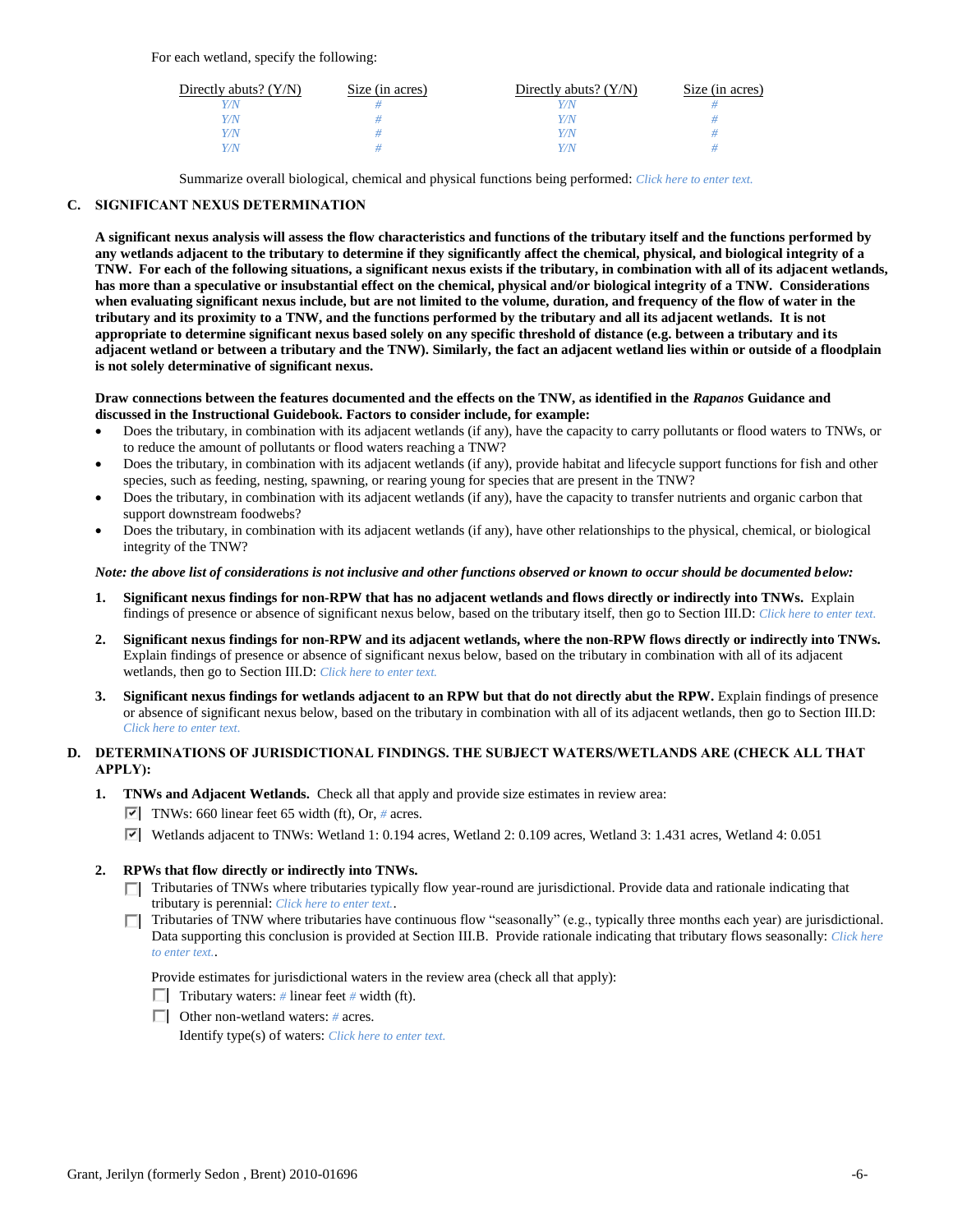### **3. Non-RPWs<sup>8</sup> that flow directly or indirectly into TNWs.**

 $\Box$  Waterbody that is not a TNW or an RPW, but flows directly or indirectly into a TNW, and it has a significant nexus with a TNW is jurisdictional. Data supporting this conclusion is provided at Section III.C.

Provide estimates for jurisdictional waters within the review area (check all that apply):

- **Tributary waters:** # linear feet # width (ft).
- Other non-wetland waters: *#* acres.
	- Identify type(s) of waters: *Click here to enter text.*

### **4. Wetlands directly abutting an RPW that flow directly or indirectly into TNWs.**

- Wetlands directly abut RPW and thus are jurisdictional as adjacent wetlands.
	- $\Box$  Wetlands directly abutting an RPW where tributaries typically flow year-round. Provide data and rationale indicating that tributary is perennial in Section III.D.2, above. Provide rationale indicating that wetland is directly abutting an RPW: *Click here to enter text.*
	- Wetlands directly abutting an RPW where tributaries typically flow "seasonally." Provide data indicating that tributary is seasonal in Section III.B and rationale in Section III.D.2, above. Provide rationale indicating that wetland is directly abutting an RPW: *Click here to enter text.*

Provide acreage estimates for jurisdictional wetlands in the review area: *#* acres.

- **5. Wetlands adjacent to but not directly abutting an RPW that flow directly or indirectly into TNWs.**
	- $\Box$  Wetlands that do not directly abut an RPW, but when considered in combination with the tributary to which they are adjacent and with similarly situated adjacent wetlands, have a significant nexus with a TNW are jurisidictional. Data supporting this conclusion is provided at Section III.C.

Provide acreage estimates for jurisdictional wetlands in the review area: *#* acres.

- **6. Wetlands adjacent to non-RPWs that flow directly or indirectly into TNWs.** 
	- $\Box$  Wetlands adjacent to such waters, and have when considered in combination with the tributary to which they are adjacent and with similarly situated adjacent wetlands, have a significant nexus with a TNW are jurisdictional. Data supporting this conclusion is provided at Section III.C.

Provide estimates for jurisdictional wetlands in the review area: *#* acres.

- **7. Impoundments of jurisdictional waters. 9**
	- As a general rule, the impoundment of a jurisdictional tributary remains jurisdictional.
	- $\nabla$  Demonstrate that impoundment was created from "waters of the U.S.," or
	- Demonstrate that water meets the criteria for one of the categories presented above (1-6), or
	- П. Demonstrate that water is isolated with a nexus to commerce (see E below).
- **E. ISOLATED [INTERSTATE OR INTRA-STATE] WATERS, INCLUDING ISOLATED WETLANDS, THE USE, DEGRADATION OR DESTRUCTION OF WHICH COULD AFFECT INTERSTATE COMMERCE, INCLUDING ANY SUCH WATERS (CHECK ALL THAT APPLY):<sup>10</sup>**
	- which are or could be used by interstate or foreign travelers for recreational or other purposes.
	- $\Box$  from which fish or shellfish are or could be taken and sold in interstate or foreign commerce.
	- $\Box$  which are or could be used for industrial purposes by industries in interstate commerce.
	- Interstate isolated waters.Explain: *Click here to enter text.*
	- Other factors.Explain: *Click here to enter text.*

### **Identify water body and summarize rationale supporting determination:** *Click here to enter text.*

Provide estimates for jurisdictional waters in the review area (check all that apply):

- Tributary waters:  $\#$  linear feet  $\#$  width (ft).
- Other non-wetland waters: *#* acres.

Identify type(s) of waters: *Click here to enter text.*

Wetlands: *#* acres.

<sup>8</sup>See Footnote # 3.

<sup>&</sup>lt;sup>9</sup> To complete the analysis refer to the key in Section III.D.6 of the Instructional Guidebook.

<sup>&</sup>lt;sup>10</sup> Prior to asserting or declining CWA jurisdiction based solely on this category, Corps Districts will elevate the action to Corps and EPA HQ for review consistent with the process described in the Corps/EPA *Memorandum Regarding CWA Act Jurisdiction Following Rapanos.*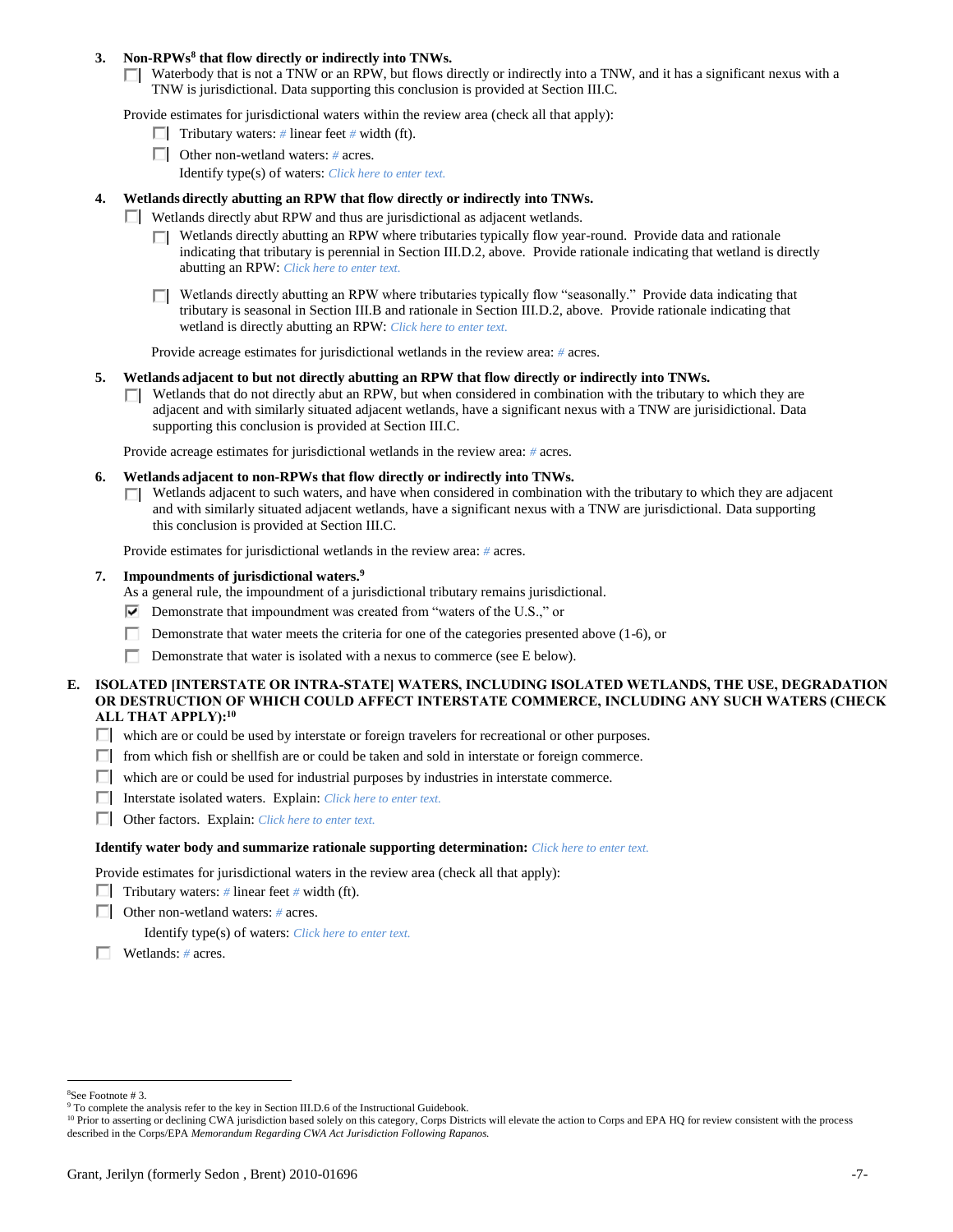| Е. |        | NON-JURISDICTIONAL WATERS, INCLUDING WETLANDS (CHECK ALL THAT APPLY):                                                                                                                                                                                                                                                                                                                                                                            |  |  |  |  |  |
|----|--------|--------------------------------------------------------------------------------------------------------------------------------------------------------------------------------------------------------------------------------------------------------------------------------------------------------------------------------------------------------------------------------------------------------------------------------------------------|--|--|--|--|--|
|    | п      | $\Box$ If potential wetlands were assessed within the review area, these areas did not meet the criteria in the 1987 Corps of Engineers<br>Wetland Delineation Manual and/or appropriate Regional Supplements.<br>Review area included isolated waters with no substantial nexus to interstate (or foreign) commerce.<br>Prior to the Jan 2001 Supreme Court decision in "SWANCC," the review area would have been regulated based solely on the |  |  |  |  |  |
|    |        | "Migratory Bird Rule" (MBR).                                                                                                                                                                                                                                                                                                                                                                                                                     |  |  |  |  |  |
|    | ப      | Waters do not meet the "Significant Nexus" standard, where such a finding is required for jurisdiction. Explain: Click here to enter text.                                                                                                                                                                                                                                                                                                       |  |  |  |  |  |
|    | □      | Other: (explain, if not covered above): Click here to enter text.                                                                                                                                                                                                                                                                                                                                                                                |  |  |  |  |  |
|    |        | Provide acreage estimates for non-jurisdictional waters in the review area, where the sole potential basis of jurisdiction is the MBR factors<br>(i.e., presence of migratory birds, presence of endangered species, use of water for irrigated agriculture), using best professional judgment<br>(check all that apply):                                                                                                                        |  |  |  |  |  |
|    |        | Non-wetland waters (i.e., rivers, streams): # linear feet # width (ft).                                                                                                                                                                                                                                                                                                                                                                          |  |  |  |  |  |
|    |        | Lakes/ponds: $# \, \text{acres.}$                                                                                                                                                                                                                                                                                                                                                                                                                |  |  |  |  |  |
|    |        | Other non-wetland waters: # acres. List type of aquatic resource: Click here to enter text                                                                                                                                                                                                                                                                                                                                                       |  |  |  |  |  |
|    |        | Wetlands: # acres.                                                                                                                                                                                                                                                                                                                                                                                                                               |  |  |  |  |  |
|    |        | Provide acreage estimates for non-jurisdictional waters in the review area that do not meet the "Significant Nexus" standard, where such a<br>finding is required for jurisdiction (check all that apply):                                                                                                                                                                                                                                       |  |  |  |  |  |
|    |        | Non-wetland waters (i.e., rivers, streams): $\#$ linear feet $\#$ width (ft).                                                                                                                                                                                                                                                                                                                                                                    |  |  |  |  |  |
|    |        | Lakes/ponds: $# \, \text{acres.}$                                                                                                                                                                                                                                                                                                                                                                                                                |  |  |  |  |  |
|    |        | Other non-wetland waters: # acres. List type of aquatic resource: Click here to enter text                                                                                                                                                                                                                                                                                                                                                       |  |  |  |  |  |
|    |        | Wetlands: # acres.                                                                                                                                                                                                                                                                                                                                                                                                                               |  |  |  |  |  |
|    |        | <b>SECTION IV: DATA SOURCES.</b>                                                                                                                                                                                                                                                                                                                                                                                                                 |  |  |  |  |  |
|    |        | A. SUPPORTING DATA. Data reviewed for JD (check all that apply - checked items shall be included in case file and, where checked and                                                                                                                                                                                                                                                                                                             |  |  |  |  |  |
|    |        | requested, appropriately reference sources below):<br>$\triangledown$ Maps, plans, plots or plat submitted by or on behalf of the applicant/consultant: Click here to enter text.                                                                                                                                                                                                                                                                |  |  |  |  |  |
|    | ⊡      | Data sheets prepared/submitted by or on behalf of the applicant/consultant.                                                                                                                                                                                                                                                                                                                                                                      |  |  |  |  |  |
|    |        | $\triangleright$ Office concurs with data sheets/delineation report.                                                                                                                                                                                                                                                                                                                                                                             |  |  |  |  |  |
|    |        | $\Box$ Office does not concur with data sheets/delineation report.                                                                                                                                                                                                                                                                                                                                                                               |  |  |  |  |  |
|    |        | Data sheets prepared by the Corps: Click here to enter text.                                                                                                                                                                                                                                                                                                                                                                                     |  |  |  |  |  |
|    |        | Corps navigable waters' study: Click here to enter text.                                                                                                                                                                                                                                                                                                                                                                                         |  |  |  |  |  |
|    | ⊡      | U.S. Geological Survey Hydrologic Atlas: OH- Lacarne                                                                                                                                                                                                                                                                                                                                                                                             |  |  |  |  |  |
|    |        | $ \overline{v} $ USGS NHD data.                                                                                                                                                                                                                                                                                                                                                                                                                  |  |  |  |  |  |
|    |        | $\Box$ USGS 8 and 12 digit HUC maps.                                                                                                                                                                                                                                                                                                                                                                                                             |  |  |  |  |  |
|    | 罓      | U.S. Geological Survey map(s). Cite scale & quad name: 1:24k OH-LaCarne                                                                                                                                                                                                                                                                                                                                                                          |  |  |  |  |  |
|    | M      | USDA Natural Resources Conservation Service Soil Survey. Citation: Ottawa County Soil Survey                                                                                                                                                                                                                                                                                                                                                     |  |  |  |  |  |
|    | г      | National wetlands inventory map(s). Cite name: Click here to enter text.                                                                                                                                                                                                                                                                                                                                                                         |  |  |  |  |  |
|    |        | State/Local wetland inventory map(s): Click here to enter text.                                                                                                                                                                                                                                                                                                                                                                                  |  |  |  |  |  |
|    |        | FEMA/FIRM maps: Click here to enter text.                                                                                                                                                                                                                                                                                                                                                                                                        |  |  |  |  |  |
|    |        | 100-year Floodplain Elevation is: Click here to enter text. (National Geodectic Vertical Datum of 1929)                                                                                                                                                                                                                                                                                                                                          |  |  |  |  |  |
|    | ⊽<br>п | Photographs: $\sqrt{ }$ Aerial (Name & Date): Historic aerials 1977, 1989, and 1950. Google Maps aerials 1997, 2000, 2002, 2004, 2005,<br>April July and October 2006, 2009, 2010, 2011, 2012, 2015<br>or $ \nabla $ Other (Name & Date): 1903 USGS map                                                                                                                                                                                          |  |  |  |  |  |
|    |        | Previous determination(s). File no. and date of response letter: Click here to enter text.                                                                                                                                                                                                                                                                                                                                                       |  |  |  |  |  |
|    | E      | Applicable/supporting case law: Click here to enter text.                                                                                                                                                                                                                                                                                                                                                                                        |  |  |  |  |  |
|    |        | Applicable/supporting scientific literature: Click here to enter text.                                                                                                                                                                                                                                                                                                                                                                           |  |  |  |  |  |
|    |        | Other information (please specify): Click here to enter text.                                                                                                                                                                                                                                                                                                                                                                                    |  |  |  |  |  |
|    |        |                                                                                                                                                                                                                                                                                                                                                                                                                                                  |  |  |  |  |  |

# **B. ADDITIONAL COMMENTS TO SUPPORT JD:** *Click here to enter text.*